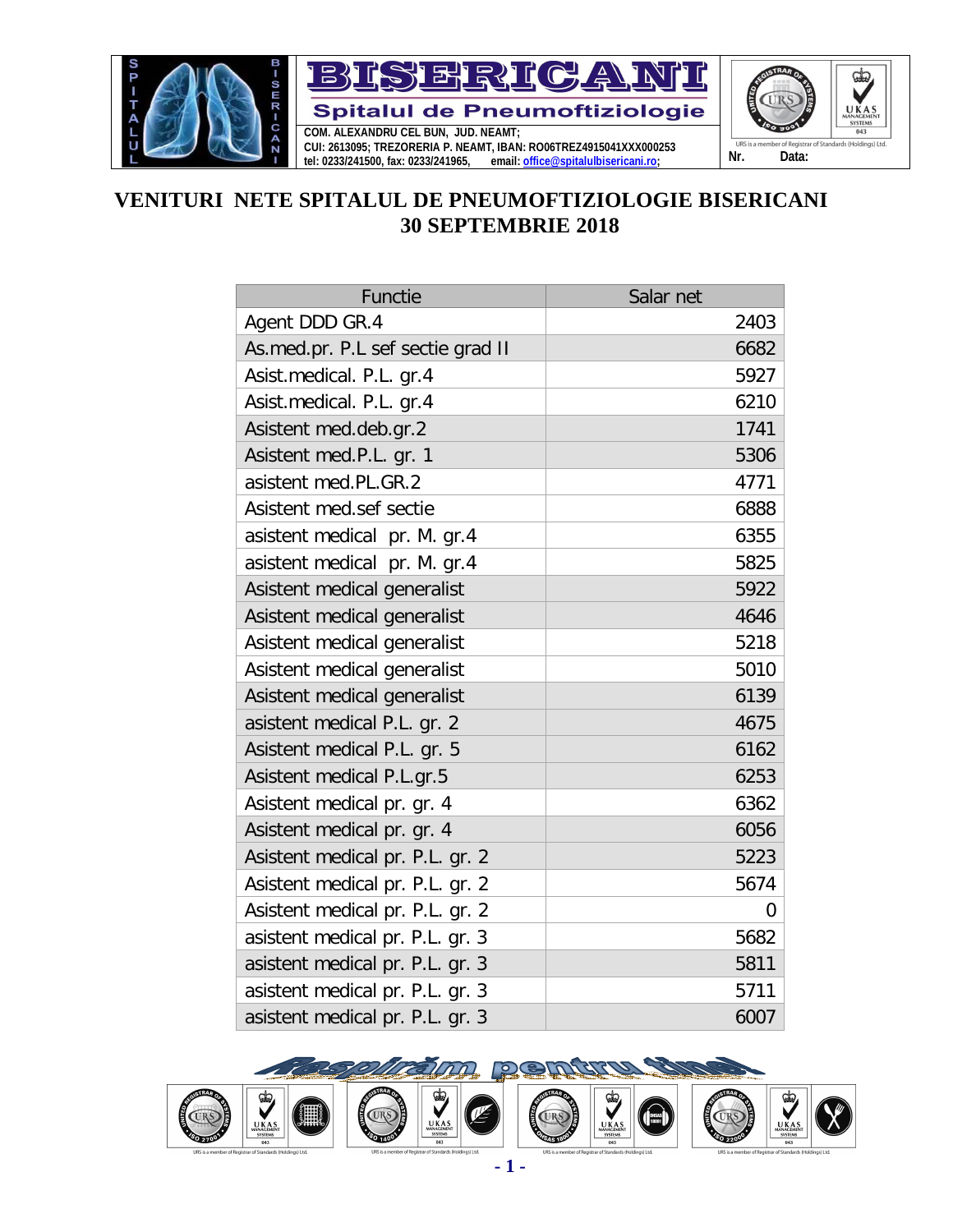



**CUI: 2613095; TREZORERIA P. NEAMT, IBAN: RO06TREZ4915041XXX000253 tel: 0233/241500, fax: 0233/241965, email: [office@spitalulbisericani.ro;](mailto:office@spitalulbisericani.ro;)**



| Asistent medical pr. P.L. gr. 4 | 6024 |
|---------------------------------|------|
| Asistent medical pr. P.L. gr. 4 | 6099 |
| Asistent medical pr. P.L. gr. 4 | 6022 |
| Asistent medical pr. P.L. gr. 4 | 6222 |
| Asistent medical pr. P.L. gr. 4 | 5943 |
| Asistent medical pr. P.L. gr. 4 | 5986 |
| Asistent medical pr. P.L. gr. 4 | 6213 |
| Asistent medical pr. P.L. gr. 5 | 6023 |
| Asistent medical pr. P.L. gr. 5 | 6278 |
| Asistent medical pr. P.L. gr. 5 | 5238 |
| Asistent medical pr. P.L. gr. 5 | 5314 |
| Asistent medical pr. P.L. gr. 5 | 6355 |
| Asistent medical pr. P.L. gr. 5 | 5302 |
| Asistent medical pr. P.L. gr. 5 | 6270 |
| Asistent medical pr. P.L. gr. 5 | 5947 |
| Asistent medical pr. P.L. gr. 5 | 6028 |
| Asistent medical pr. P.L. gr. 5 | 5996 |
| Asistent medical pr. P.L. gr. 5 | 6670 |
| Asistent medical pr. P.L. gr. 5 | 6245 |
| Asistent medical pr. P.L. gr. 5 | 6372 |
| Asistent medical pr. P.L. gr. 5 | 5520 |
| Asistent medical pr. P.L. gr. 5 | 6653 |
| Asistent medical pr. P.L. gr. 5 | 5919 |
| Asistent medical pr. P.L. gr. 5 | 6457 |
| Asistent medical pr. P.L. gr. 5 | 6058 |
| Asistent medical pr. P.L. gr. 5 | 5834 |
| Asistent medical pr. P.L. gr. 5 | 6008 |
| Asistent medical pr. P.L. gr. 5 | 5832 |
| Asistent medical pr. P.L. gr. 5 | 6050 |
| Asistent medical pr. P.L. gr. 5 | 6208 |
| Asistent medical pr. P.L. gr. 5 | 6096 |
| Asistent medical pr. P.L. gr. 5 | 5977 |















**- 2 -**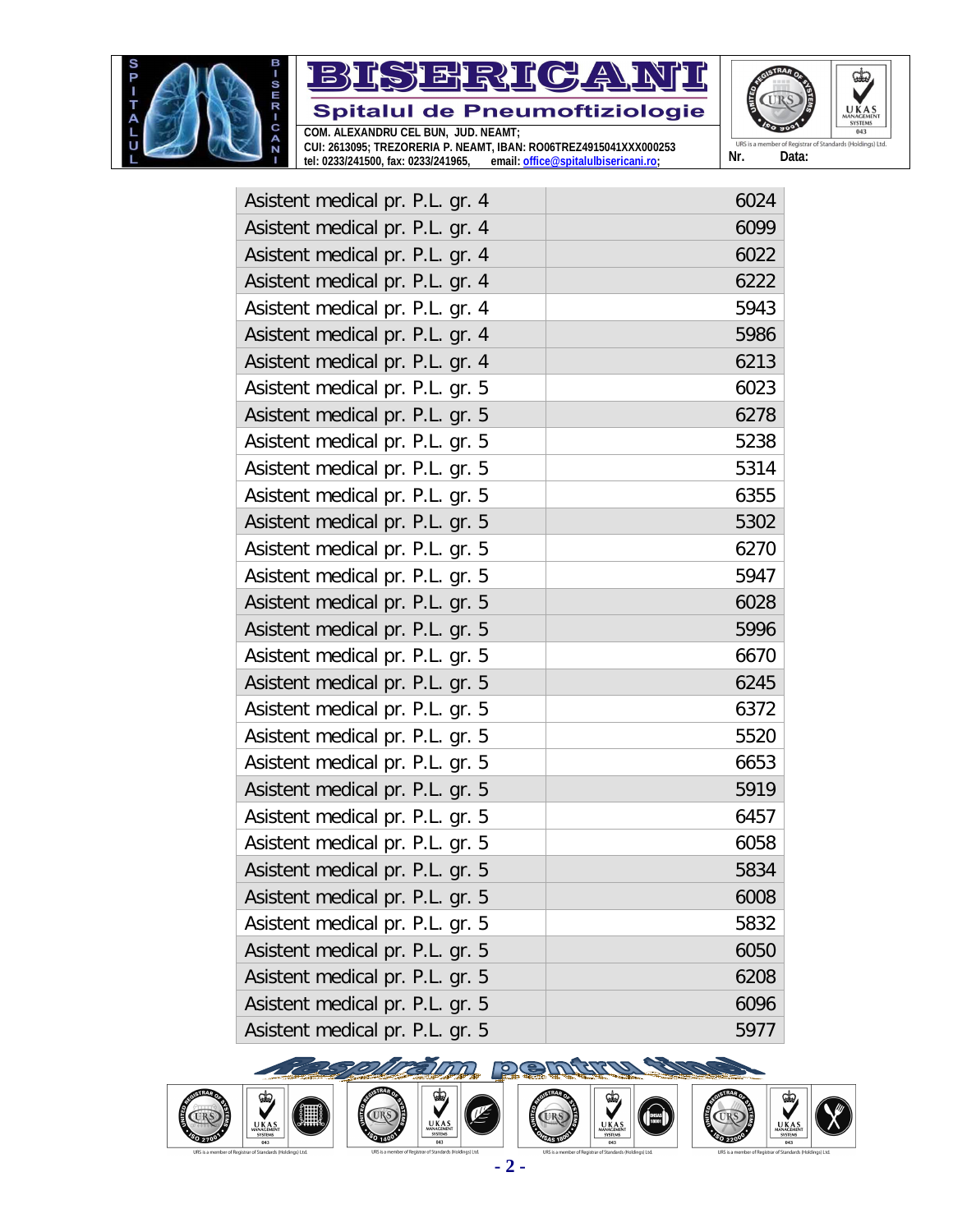





**CUI: 2613095; TREZORERIA P. NEAMT, IBAN: RO06TREZ4915041XXX000253 tel: 0233/241500, fax: 0233/241965, email: [office@spitalulbisericani.ro;](mailto:office@spitalulbisericani.ro;)**

| Asistent medical pr. P.L. gr. 5 | 5628 |
|---------------------------------|------|
| Asistent medical pr. P.L. gr. 5 | 5613 |
| Asistent medical pr. P.L. gr. 5 | 5283 |
| Asistent medical pr. P.L. gr. 5 | 6007 |
| Asistent medical pr. P.L. gr. 5 | 6560 |
| Asistent medical pr. P.L. gr. 5 | 6123 |
| Asistent medical pr. P.L. gr. 5 | 4440 |
| Asistent medical pr. P.L. gr. 5 | 5613 |
| Asistent medical pr. P.L. gr. 5 | 6220 |
| Asistent medical pr. P.L. gr. 5 | 5275 |
| Asistent medical pr. P.L. gr. 5 | 5453 |
| Asistent medical pr. P.L. gr. 5 | 5321 |
| Asistent medical pr.M gr.5      | 5337 |
| Asistent medical pr.M gr.5      | 5560 |
| Asistent medical pr.PL, gr.2    | 5445 |
| biolog gr.4                     | 4194 |
| Biolog principal                | 5056 |
| Contabil I- A Med. gr. 5        | 3157 |
| Director fin. contabi grad II   | 7287 |
| <b>ECONOMIST III GR.5</b>       | 3179 |
| <b>ECONOMIST III GR.5</b>       | 4249 |
| <b>ECONOMIST III GR.II</b>      | 3366 |
| Farmacist sp. sef sectie grad I | 7947 |
| infirmiera gr. 3                | 2335 |
| infirmiera gr. 3                | 2878 |
| infirmiera gr. 4                | 2953 |
| infirmiera gr. 4                | 2813 |
| infirmiera gr. 5                | 2658 |
| infirmiera gr. 5                | 2791 |
| infirmiera gr. 5                | 2404 |
| infirmiera gr. 5                | 2978 |
| infirmiera gr. 5                | 2449 |



Œ

**CONTROL** 

 $\overline{a}$ 



 $\overline{\mathbf{Q}}$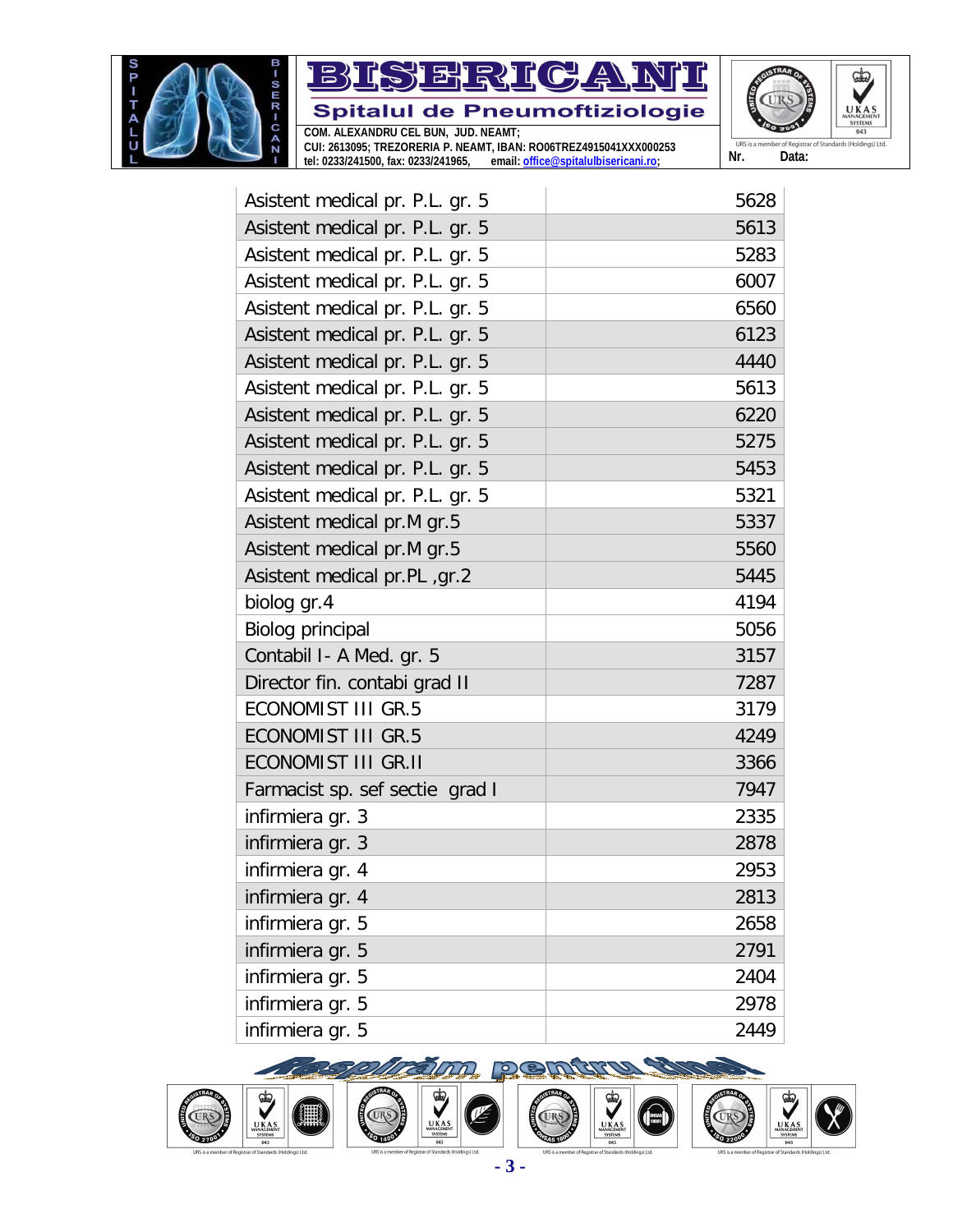



**CUI: 2613095; TREZORERIA P. NEAMT, IBAN: RO06TREZ4915041XXX000253 tel: 0233/241500, fax: 0233/241965, email: [office@spitalulbisericani.ro;](mailto:office@spitalulbisericani.ro;)**



| infirmiera gr. 5       | 3085 |
|------------------------|------|
| infirmiera gr. 5       | 2769 |
| infirmiera gr. 5       | 2866 |
| infirmiera gr. 5       | 2876 |
| infirmiera gr. 5       | 2669 |
| infirmiera gr. 5       | 2857 |
| infirmiera gr. 5       | 2762 |
| infirmiera gr. 5       | 2806 |
| infirmiera gr. 5       | 2839 |
| infirmiera gr.1        | 0    |
| <b>INFIRMIERA GR.3</b> | 2701 |
| INFORMATICIAN IA, GR.4 | 3728 |
| inginer II GRADATIA 2, | 2853 |
| Ingrijitoare gr.4      | 2924 |
| Ingrijitor             | 0    |
| Ingrijitor             | 2298 |
| Ingrijitor             | 2731 |
| Ingrijitor             | 2602 |
| Ingrijitor gr. 1       | 2387 |
| Ingrijitor gr. 1       | 2560 |
| Ingrijitor gr. 1       | 2446 |
| Ingrijitor gr. 4       | 2717 |
| Ingrijitor gr. 4       | 2874 |
| Ingrijitor gr. 4       | 2649 |
| Ingrijitor gr. 4       | 2729 |
| ingrijitor gr. 1       | 2466 |
| Ingrijitor gr. 3       | 2773 |
| Ingrijitor gr. 3       | 2652 |
| Ingrijitor gr. 3       | 2835 |
| Ingrijitor gr. 3       | 2604 |
| ingrijitor gr. 5       | 2631 |
| ingrijitor gr. 5       | 2706 |





*ellzalijn* 

UKAS<br>UKAS<br>SYSTEMS<br>043





1

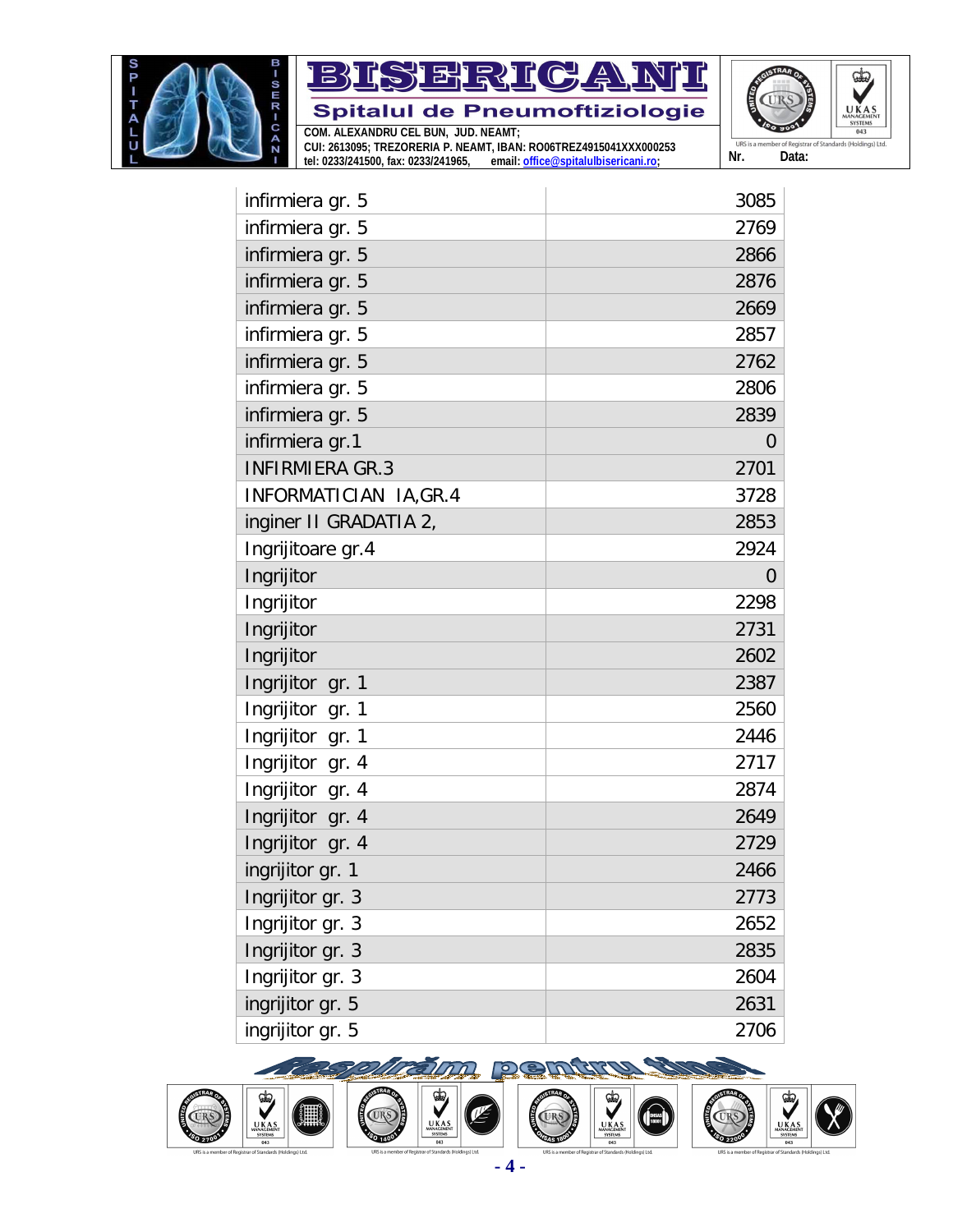



**tel: 0233/241500, fax: 0233/241965, email: [office@spitalulbisericani.ro;](mailto:office@spitalulbisericani.ro;)**



| ingrijitor gr. 5                                   | 2359  |
|----------------------------------------------------|-------|
| ingrijitor gr. 5                                   | 2737  |
| ingrijitor gr. 5                                   | 2415  |
| ingrijitor gr. 5                                   | 2756  |
| ingrijitor gr. 5                                   | 2488  |
| ingrijitor gr. 5                                   | 2535  |
| ingrijitor gr. 5                                   | 2899  |
| ingrijitor gr. 5                                   | 2603  |
| ingrijitor gr. 5                                   | 2585  |
| ingrijitor gr. 5                                   | 2795  |
| ingrijitor gr. 5                                   | 2415  |
| ingrijitor gr. 5                                   | 2912  |
| ingrijitor gr. 5                                   | 2737  |
| Ingrijtor gr. 2                                    | 2339  |
| Ingrijtor gr. 2                                    | 2642  |
| Ingrijtor gr. 2                                    | 2309  |
| kinetoterapeut pr. gr.2                            | 4308  |
| Magaziner I gr. 5                                  | 3090  |
| <b>MANAGER</b>                                     | 15570 |
| Medic primar                                       | 2340  |
| Medic primar - Sef Laborator gr.5                  | 17239 |
| Medic primar gr.5                                  | 22156 |
| Medic primar gr.5                                  | 18536 |
| Medic primar gr.5                                  | 22131 |
| Medic primar gr.5                                  | 22081 |
| Medic primar pneumol.gr.4                          | 21406 |
| Medic primar sef sectie grad II                    | 26436 |
| Medic primar sef sectie grad II                    | 23399 |
| Medic primar sef sectie grad II                    | 20302 |
| Medic rezident anul I                              | 5640  |
| <b>MEDIC REZIDENT ANUL II</b><br><b>GRADATIA 3</b> | 4724  |

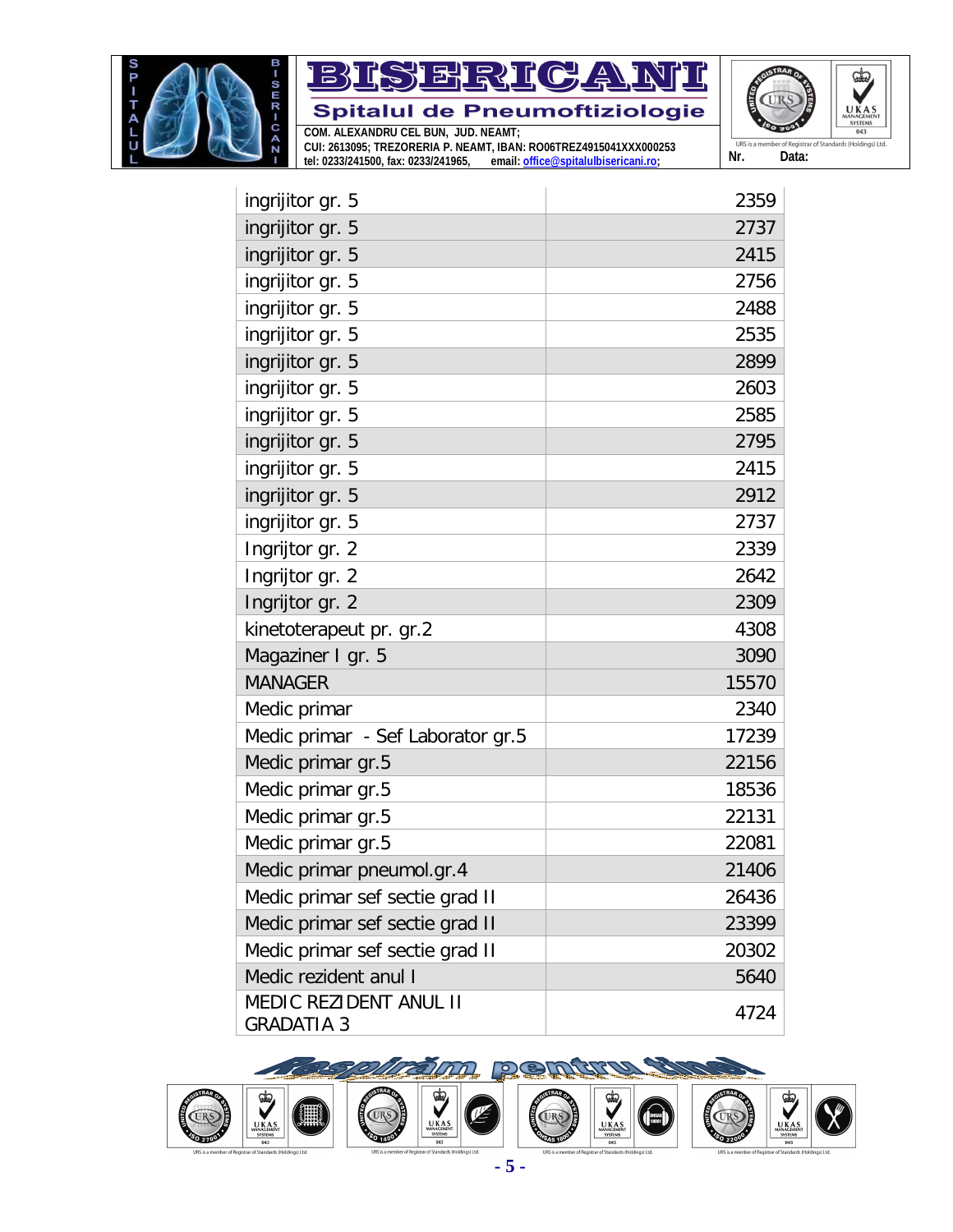



**tel: 0233/241500, fax: 0233/241965, email: [office@spitalulbisericani.ro;](mailto:office@spitalulbisericani.ro;)**



| Medic specialist gr.2            | 14943 |
|----------------------------------|-------|
| Medic specialist gr.2            | 11934 |
| Medic specialist gr.2            | 16711 |
| Medic specialist gr.2            | 15894 |
| MEDIC specialist gr.5            | 16542 |
| MEDIC SPECIALIST GRADATIA 1      | 11906 |
| medic spes.lab.gr.3              | 12970 |
| Membru in Cons. de administratie | 103   |
| Membru in Cons. de administratie | 103   |
| Membru in Cons. de administratie | 103   |
| Membru in Cons. de administratie | 103   |
| Membru in Cons. de administratie | 103   |
| Muncitor I gr. 5                 | 2569  |
| Muncitor I gr. 5                 | 2643  |
| Muncitor II gr.5                 | 2495  |
| Muncitor II gr.5                 | 2994  |
| Muncitor II gr.5                 | 2886  |
| Muncitor II gr.5                 | 3026  |
| Muncitor II gr.5                 | 2420  |
| Muncitor II gr.5                 | 3026  |
| Muncitor II gr.5                 | 2830  |
| Muncitor II gr.5                 | 2561  |
| Muncitor II gr.5                 | 2531  |
| Muncitor II gr.5                 | 2551  |
| Muncitor III gr.5                | 2448  |
| Muncitor III gr.5                | 3117  |
| Muncitor III gr.5                | 2403  |
| muncitor IV gr.2                 | 2142  |
| Muncitor IV gr.5                 | 2390  |
| Muncitor IV gr.5                 | 2757  |
| Paznic -pompier I gr.5           | 3080  |
| paznic pompier I gradatia 4      | 2658  |